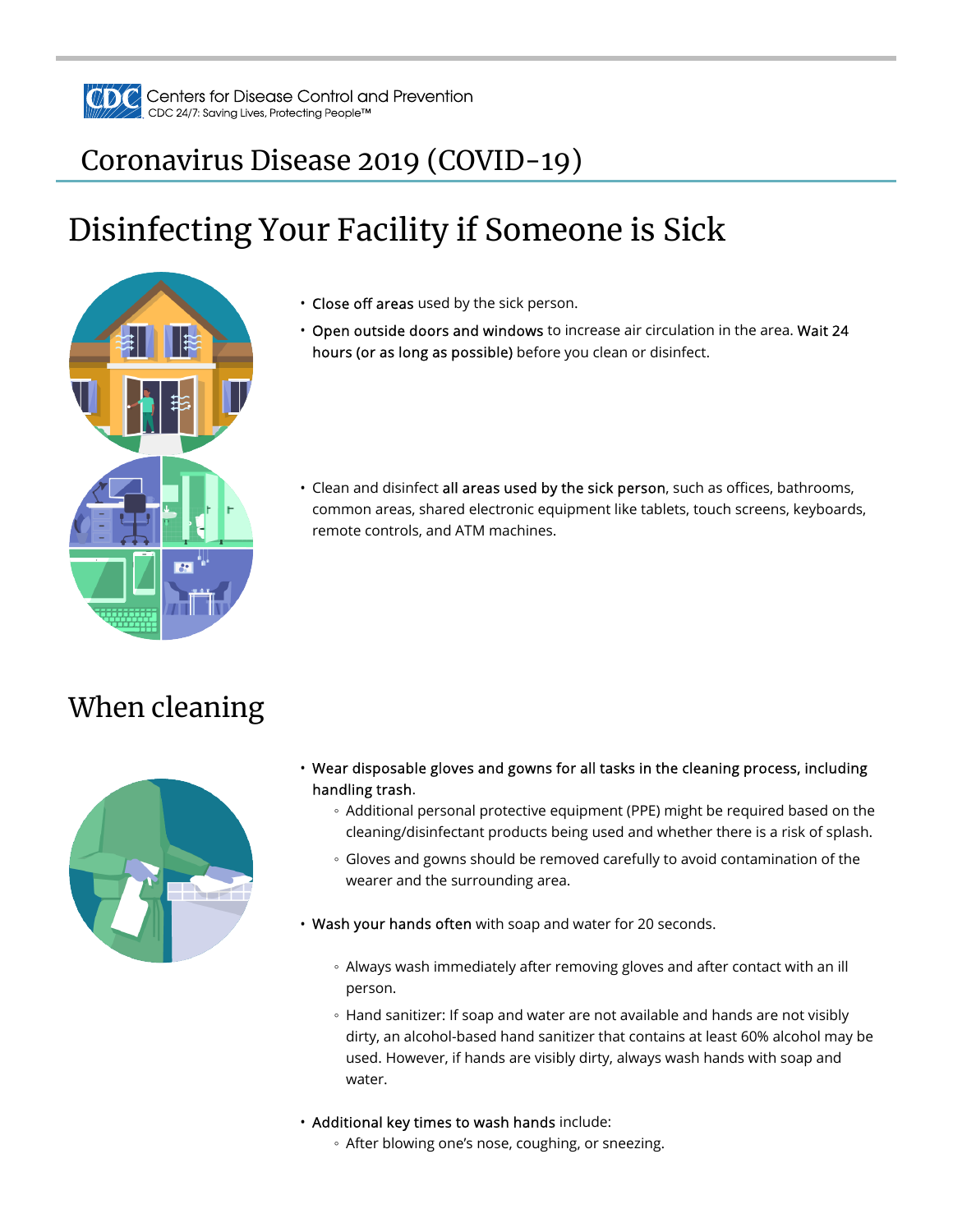- After using the restroom.
- Before eating or preparing food.
- After contact with animals or pets.
- Before and after providing routine care for another person who needs assistance (e.g., a child).

## For managers



- Educate workers performing cleaning, laundry, and trash pick-up to recognize the symptoms of COVID-19.
- Provide instructions on what to do if they develop symptoms within 14 days after their last possible exposure to the virus.
- Develop policies for worker protection and provide training to all cleaning staff on site prior to providing cleaning tasks.
	- Training should include when to use PPE, what PPE is necessary, how to properly don (put on), use, and doff (take off) PPE, and how to properly dispose of PPE.
- Ensure workers are trained on the hazards of the cleaning chemicals used in the workplace in accordance with OSHA's Hazard Communication standard (29 CFR 1910.1200  $\boxed{\phantom{a}}$  ).
- Comply with OSHA's standards on Bloodborne Pathogens (29 CFR 1910.1030  $\boxdot$  ), including proper disposal of regulated waste, and PPE (29 CFR 1910.132  $\boxtimes$  ).

## How to clean and disinfect



Wear disposable gloves to clean and disinfect.

### Clean

• Clean surfaces using soap and water. Practice routine cleaning of frequently touched surfaces.

#### High touch surfaces include:

Tables, doorknobs, light switches, countertops, handles, desks, phones, keyboards, toilets, faucets, sinks, etc.

## **Disinfect**

• Use diluted household bleach solutions if appropriate for the surface. Check to ensure the product is not past its expiration date. Unexpired household bleach will be effective against coronaviruses when properly diluted.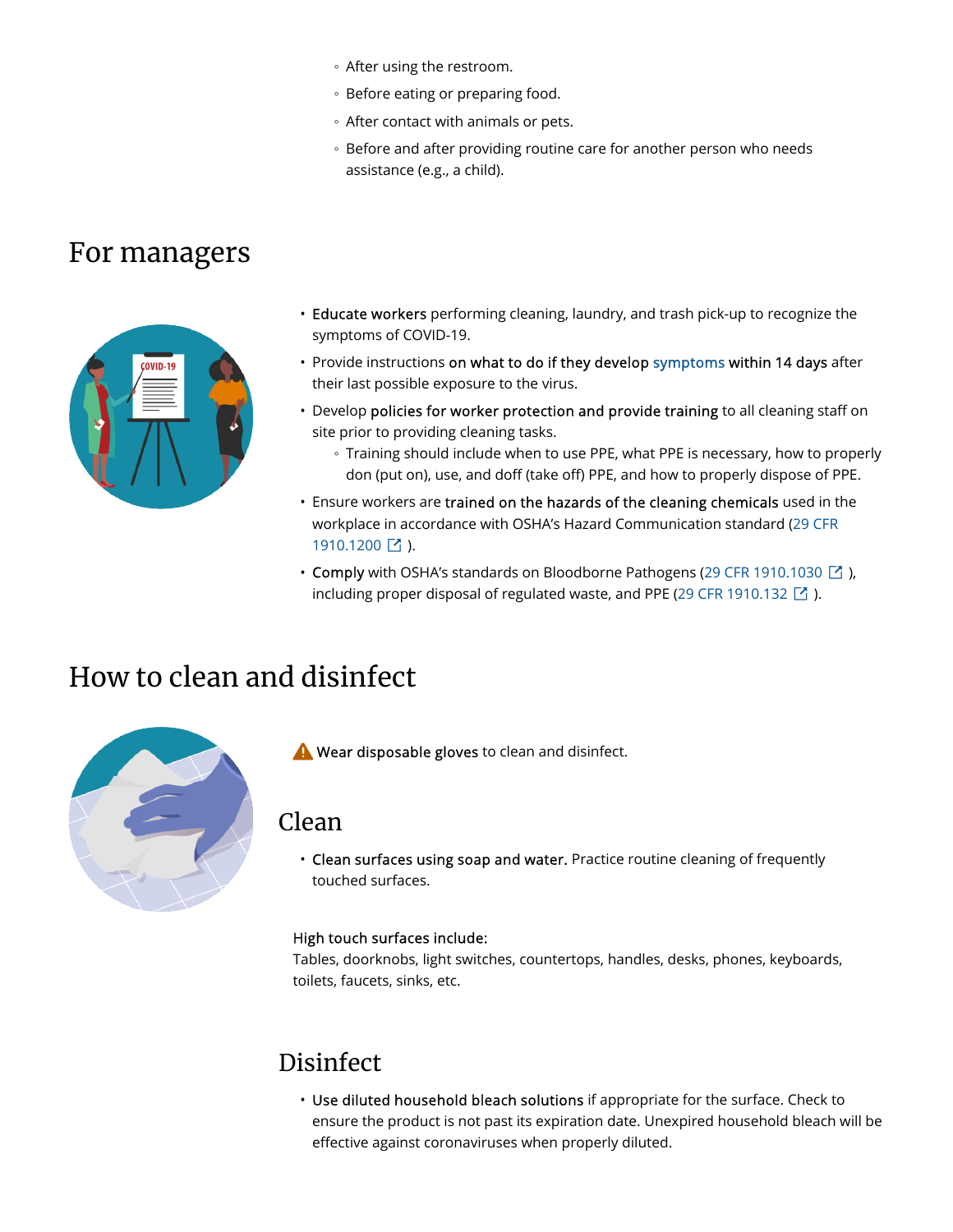

Follow manufacturer's instructions for application and proper ventilation. Never mix household bleach with ammonia or any other cleanser.

- To make a bleach solution, mix:
	- 5 tablespoons (1/3rd cup) bleach per gallon of water

OR

- 4 teaspoons bleach per quart of water
- Alcohol solutions with at least 70% alcohol.
- Household cleaners and disinfectants: Clean the area or item with soap and water or another detergent if it is dirty. Then, use a household disinfectant.

Follow the instructions on the label to ensure safe and effective use of the product.

Many products recommend:

- Keeping the surface wet for several minutes to ensure germs are killed.
- Precautions such as wearing gloves and making sure you have good ventilation during use of the product.

Most EPA-registered household disinfectants  $\boxtimes$  should be effective.



### Soft surfaces

For soft surfaces such as carpeted floor, rugs, and drapes

- Clean the surface using soap and water or with cleaners appropriate for use on these surfaces.
- Launder items (if possible) according to the manufacturer's instructions.Use the warmest appropriate water setting and dry items completely.

OR

• Disinfect with an EPA-registered household disinfectant. These disinfectants  $\boxdot$ meet EPA's criteria for use against COVID-19.



### **Electronics**

For electronics, such as tablets, touch screens, keyboards, remote controls, and ATM machines

- Consider putting a wipeable cover on electronics.
- Follow manufacturer's instruction for cleaning and dinfecting.
	- If no guidance, use alcohol-based wipes or sprays containing at least 70% alcohol. Dry surface thoroughly.

## Laundry

For clothing, towels, linens and other items